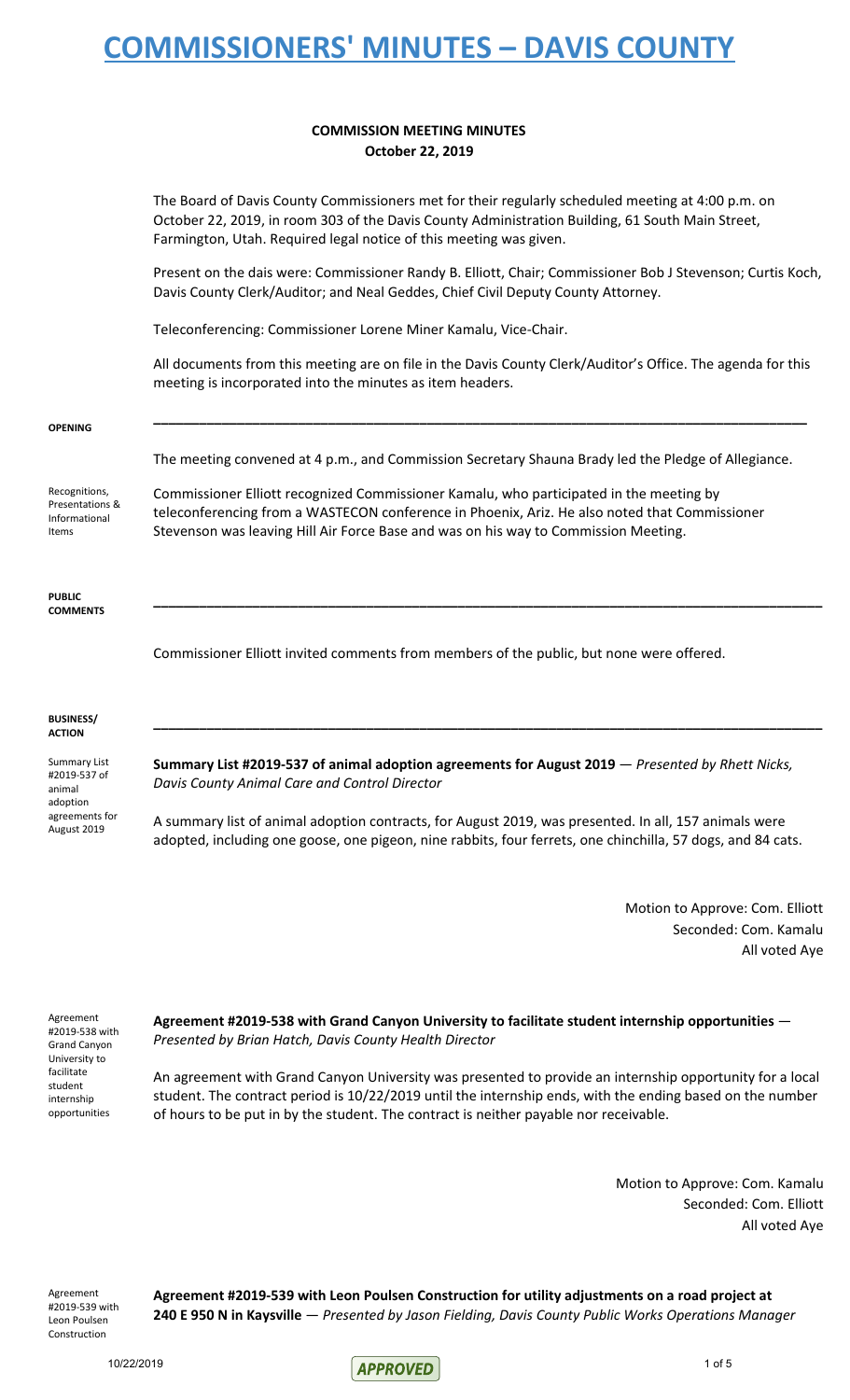for utility adjustments on road project at 240 E 950 N in Kaysville

A standard service provider contract with Leon Poulsen Construction Company was presented. Earlier this summer, the County rebuilt two small sections of road at 240 East 950 North in the unincorporated area between Kaysville and Layton. This contract is to finish that project by raising utility manholes up to grade. No contract period was noted. The payable amount is \$7,540.

> Motion to Approve: Com. Kamalu Seconded: Com. Elliott All voted Aye

Amendment #2019-174-A with Utah Victims of Crime, State of Utah for acceptance of grant award and updated contract

**Amendment #2019-174-A with Utah Victims of Crime, State of Utah for acceptance of a grant award and updated contract** — *Presented by Susan Burton, Davis County Children's Justice Center Coordinator*

An amendment to a previously presented [Utah Victims Of Crime Act] grant was introduced. The grant is for two years, but the State is only releasing one year [of funding] at a time. The amendments bring the original agreement up to date for one year, and the remainder of the grant will be released next year. The contract period is 07/01/2019 to 06/30/2020. The receivable amount is \$28,878.51 for the first year and \$29,423.51 for the second year.

> Motion to Approve: Com. Kamalu Seconded: Com. Elliott All voted Aye

Agreement #2019-540 with Black Diamond Gymnastics and Sports Center for rental space for gymnastics event

**Agreement #2019-540 with Black Diamond Gymnastics and Sports Center for rental space for a gymnastics event** — *Presented by Mike Moake, Davis County Legacy Events Center Marketing and Events Coordinator*

A contract with Black Diamond Gymnastics and Sports Center was presented. They will be renting the Legacy Events Center for the Utah State Championships for gymnastics. This event is different from the tumbling and trampoline competitions hosted at the Legacy Events Center in the past, and a higher level. The County won the bid for this meet, which will bring in competitors from all over the state. The contract period is 04/01/2020 to 04/04/2020. The receivable amount is \$4,548.13.

> Motion to Approve: Com. Elliott Seconded: Com. Kamalu All voted Aye

Agreement # 2019-541 with Utah Sports Commission to provide non-monetary assistance and use of Legacy Events Center parking lots for 2020 Korn Ferry Tour Utah Championship

**Agreement #2019-541 with the Utah Sports Commission to provide non-monetary assistance and use of Legacy Events Center parking lots for the 2020 Korn Ferry Tour Utah Championship** — *Presented by Dave Hansen, Davis County Legacy Events Center Director*

An agreement with the Utah Sports Commission was presented for use of the Legacy Events Center parking lot for the 2020 Korn Ferry Tour Utah Championship. It is the same golf event that was formerly named the Web.com Tour. The contract period is 06/01/2020 to 07/01/2020. There is no fee for using the parking lot, and the contract includes a standard nonmonetary exchange document written by the Attorney's Office.

> Motion to Approve: Com. Kamalu Seconded: Com. Elliott All voted Aye

Commissioner Stevenson arrived at the meeting at 4:07 p.m.

10/22/2019 2 of 5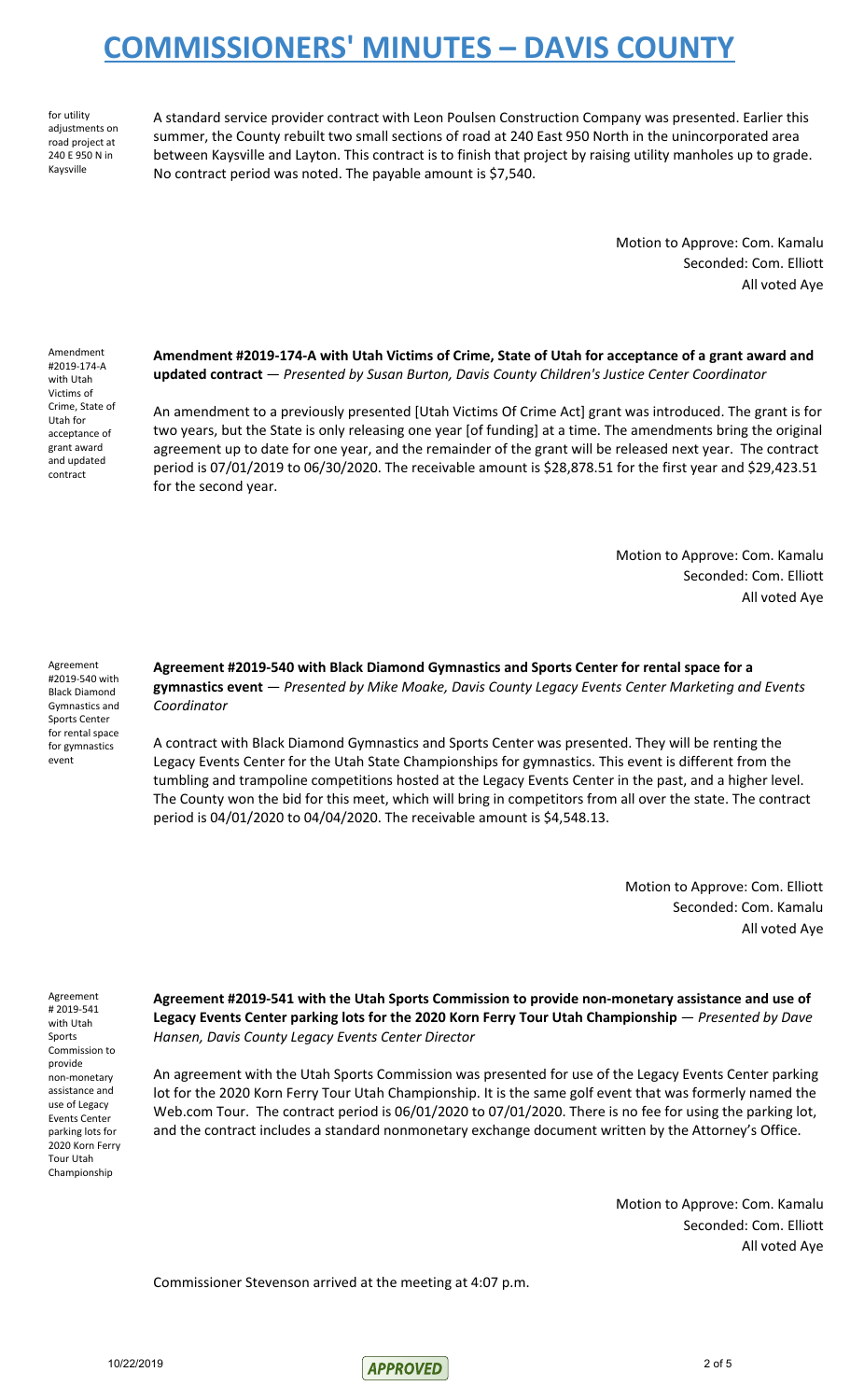Summary List #2019-542 for Legacy Events Center as of Oct. 10, 2019

**Summary List #2019-542 for Legacy Events Center as of October 10, 2019** — *Presented by Dave Hansen, Davis County Legacy Events Center Director*

A summary list of contracts for space rental at the Legacy Events Center was presented. These are low-risk, low-dollar agreements for everything from food trucks to soccer, lacrosse, and Halloween parties. The contract period is 08/01/2019 to 03/25/2020. The receivable amount is \$8,977.41.

> Motion to Approve: Com. Elliott Seconded: Com. Stevenson All voted Aye

Resolution #2019-543 appointing the Davis County Director of Community & Economic Development as the Davis County Environmental **Certifying** Officer (ECO)

**Resolution #2019-543 appointing the Davis County Director of Community & Economic Development as the Davis County Environmental Certifying Officer (ECO) for environmental review clearances associated with and required for compliance with the use of federal housing and urban development grant funds** — *Presented by Stephen Lyon, Davis County Grants Administrator*

A resolution was introduced to designate and appoint Kent Anderson, Director of Community & Economic Development (CED), as the Environmental Certifying Officer for the County. The change is being made because the Community Development Block Grant (CDBG) program was moved from the Clerk/Auditor's Office to the CED Office. Clerk/Auditor Curtis Koch was thanked for his years of service as the Environmental Certifying Officer. The appointment begins on 10/22/2019.

> Motion to Approve: Com. Stevenson Seconded: Com. Kamalu All voted Aye

Tabled amendment with **Centurylink** Communications LLC to increase speed for E911 communication lines

**Tabled amendment with Centurylink Communications LLC to increase speed for E911 communication lines** — *Presented by Mark Langston, Davis County Information Systems Director*

Mark Langston asked Commissioners to table an amendment to a contract with CenturyLink Communications LLC. A unified dispatch phone system is being created, and the purpose of the amendment is to increase the speed of Davis County's current phone system to allow Box Elder, Summit, Uintah, and Wasatch counties to come on board. Interlocal agreements have been sent out but have not been returned as quickly as anticipated. The County does not want to agree to this increase until those contracts have been received.

A motion was made to table this item until a further date.

Motion to Table: Com. Stevenson Seconded: Com. Kamalu All voted Aye

Commissioner Elliott moved to recess to the Board of Equalization. Commissioner Stevenson seconded the motion. All voted Aye.

**\_\_\_\_\_\_\_\_\_\_\_\_\_\_\_\_\_\_\_\_\_\_\_\_\_\_\_\_\_\_\_\_\_\_\_\_\_\_\_\_\_\_\_\_\_\_\_\_\_\_\_\_\_\_\_\_\_\_\_\_\_\_\_\_\_\_\_\_\_\_\_\_\_\_\_\_\_\_\_\_\_\_\_\_\_\_\_\_**

**BOARD OF EQUALIZATION**

Property Tax Register

Property Tax Register matters were presented by Curtis Koch, Davis County Clerk/Auditor.

10/22/2019 3 of 5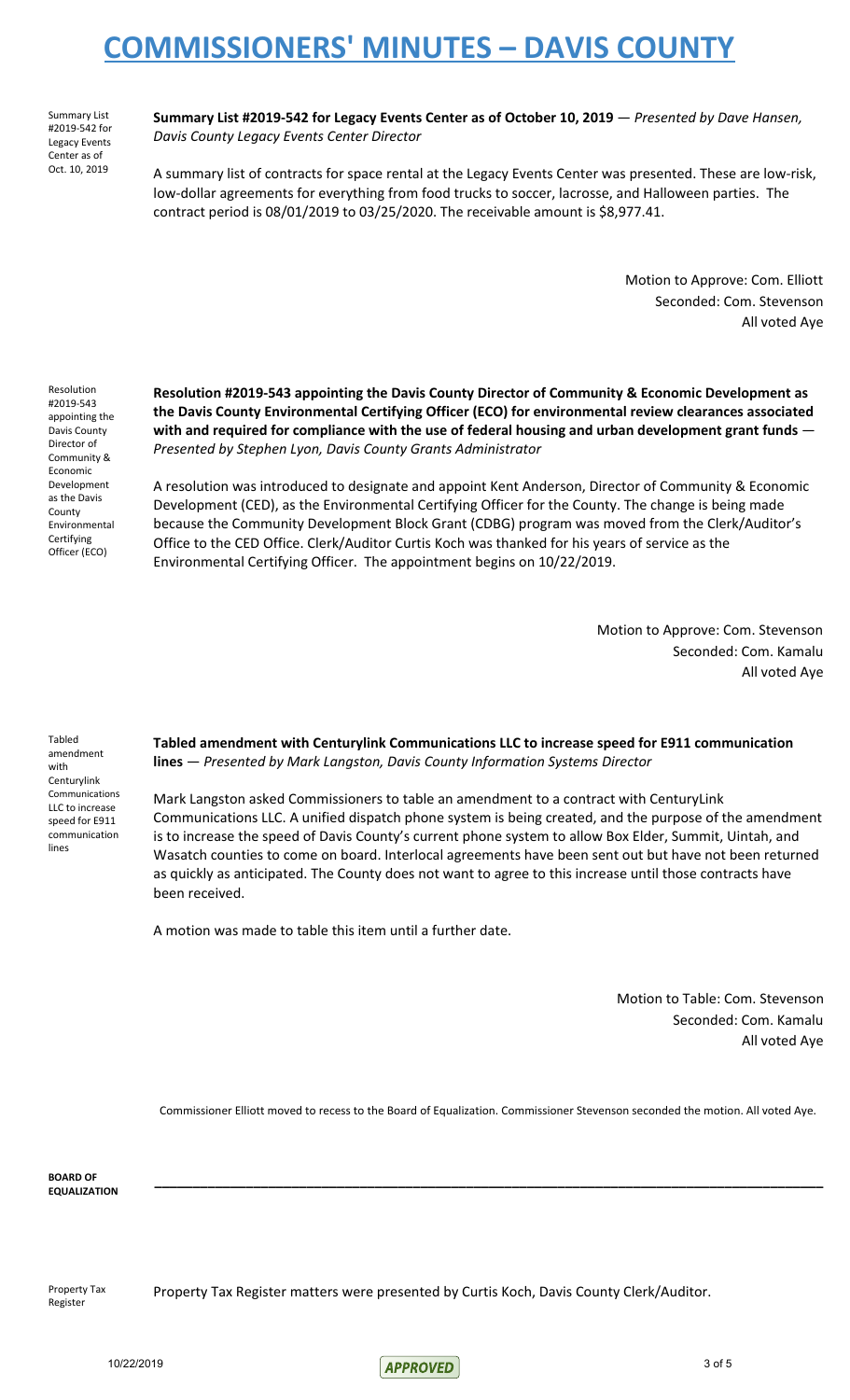Under Auditor's Adjustments, Commissioners were asked to consider the following:

- A report with various recommended approvals for Change in Value of buildings and land;
- Two large-dollar appeals recommended for approval one with Layton Secure Storage LLC for \$1,665,000, and the other with Clinton City Center for \$2,207,911;
- A report with several No Change in Values recommended;
- A report with various Hearing Findings.

Under Abatements:

A report with various late abatement application requests.

Under Assessor's Adjustments:

A report with various Assessor-initiated corrections.

Motion to Approve: Com. Stevenson Seconded: Com. Kamalu All voted Aye

Commissioner Elliott moved to reconvene Commission Meeting. Commissioner Stevenson seconded the motion. All voted Aye.

**\_\_\_\_\_\_\_\_\_\_\_\_\_\_\_\_\_\_\_\_\_\_\_\_\_\_\_\_\_\_\_\_\_\_\_\_\_\_\_\_\_\_\_\_\_\_\_\_\_\_\_\_\_\_\_\_\_\_\_\_\_\_\_\_\_\_\_\_\_\_\_\_\_\_\_\_\_\_\_\_\_\_\_\_\_\_\_\_**

**CONSENT ITEMS**

Check Registers **Check Registers**

Check Registers were approved.

Motion to Approve: Com. Kamalu Seconded: Com. Stevenson All voted Aye

Commission Meeting Minutes

### **Meeting Minutes**

Commission Meeting Minutes for Sept. 24, 2019, and Commission Work Session Minutes for Sept. 17, 2019, were presented for approval.

> Motion to Approve: Com. Kamalu Seconded: Com. Stevenson All voted Aye

**COMMISSION COMMENTS**

> **Commissioner Elliott** spoke of the Utah Mosquito Abatement Association conference he attended last week. He said a Miami-Dade official discussed mosquito abatement, and issues related to mosquito-borne diseases, in Florida. Davis County has eight varieties of mosquitoes; Florida has 45 varieties. Miami-Dade is doing studies and trying vector controls. They do take care of mosquitoes, but they're also all vectors, so they take care of ticks, etc. These are issues Davis County will be facing later on. Davis County is not very good at tick control yet, but will probably be moving into those realms in the future. It was a good conference with opportunities to talk with other city councils.

**\_\_\_\_\_\_\_\_\_\_\_\_\_\_\_\_\_\_\_\_\_\_\_\_\_\_\_\_\_\_\_\_\_\_\_\_\_\_\_\_\_\_\_\_\_\_\_\_\_\_\_\_\_\_\_\_\_\_\_\_\_\_\_\_\_\_\_\_\_\_\_\_\_\_\_\_\_\_\_\_\_\_\_\_\_\_\_\_**